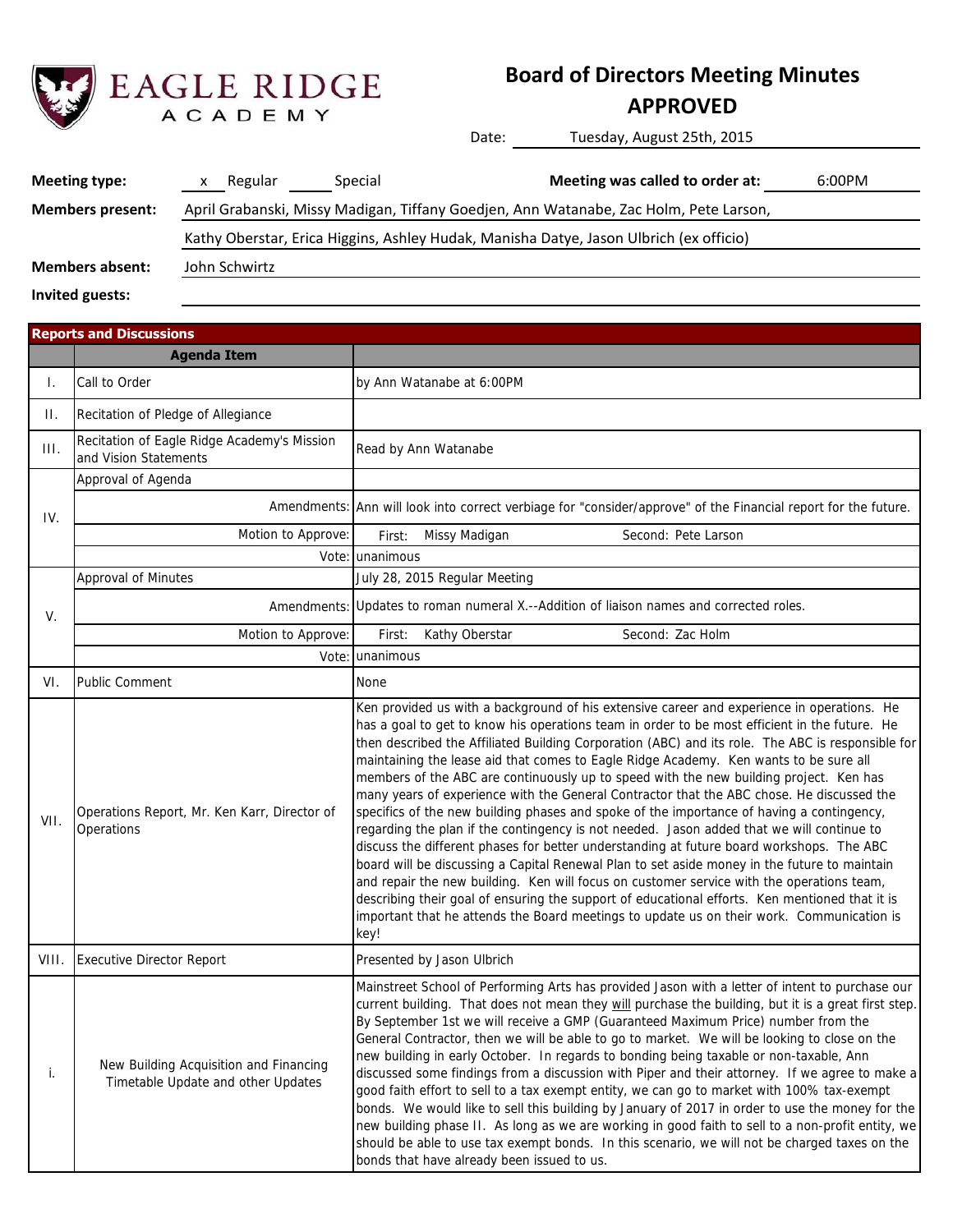| IX.  | Treasurer/Finance Report                                   | Presented by Kathy Oberstar                                                                                                                                                                                                                                                                                                                                                                                                                                                                                                                                                                                                                                       |                                                                                                 |  |  |
|------|------------------------------------------------------------|-------------------------------------------------------------------------------------------------------------------------------------------------------------------------------------------------------------------------------------------------------------------------------------------------------------------------------------------------------------------------------------------------------------------------------------------------------------------------------------------------------------------------------------------------------------------------------------------------------------------------------------------------------------------|-------------------------------------------------------------------------------------------------|--|--|
|      |                                                            | Community Fund in the next month.                                                                                                                                                                                                                                                                                                                                                                                                                                                                                                                                                                                                                                 | Nothing in particular to report--everything is on track. We will be transferring money from the |  |  |
| Х.   | Working Group Mandates for 2015-2016                       |                                                                                                                                                                                                                                                                                                                                                                                                                                                                                                                                                                                                                                                                   |                                                                                                 |  |  |
| i.   | Curriculum, Instruction, and Student<br>Achievement (CISA) | Change liaison from Erica to Tiffany                                                                                                                                                                                                                                                                                                                                                                                                                                                                                                                                                                                                                              |                                                                                                 |  |  |
| ii.  | Governance                                                 | A few updates from what was reviewed at the workshop.                                                                                                                                                                                                                                                                                                                                                                                                                                                                                                                                                                                                             |                                                                                                 |  |  |
| iii. | Human Resources                                            |                                                                                                                                                                                                                                                                                                                                                                                                                                                                                                                                                                                                                                                                   |                                                                                                 |  |  |
| iv.  | Policy                                                     | Added Kathy as liasion, otherwise no changes.                                                                                                                                                                                                                                                                                                                                                                                                                                                                                                                                                                                                                     |                                                                                                 |  |  |
| XI.  | <b>New Business</b>                                        |                                                                                                                                                                                                                                                                                                                                                                                                                                                                                                                                                                                                                                                                   |                                                                                                 |  |  |
|      | Consider/Approve Executive Director Report                 |                                                                                                                                                                                                                                                                                                                                                                                                                                                                                                                                                                                                                                                                   |                                                                                                 |  |  |
| i.   |                                                            | Update on the Director of Special Services: there were a couple applicants, including Zac Holm.<br>Zac is a great fit as an interim Director of Special Services and will get some extra support.<br>This will be brought to the board for approval in September. Once approved, Zac may not be<br>Amendments: able to continue as a teacher seat on the Board of Directors. Jason discussed Kari Lyons in<br>regards to her new employee agreement as the HR Manager. She will be asked to take on a lot<br>more responsibility than the person who previously held the position. For example, she will be<br>working to recruit personnel for the new building. |                                                                                                 |  |  |
|      | Motion to Approve:                                         | Missy Madigan<br>First:                                                                                                                                                                                                                                                                                                                                                                                                                                                                                                                                                                                                                                           | Second: Ashley Hudak                                                                            |  |  |
|      |                                                            | Vote: unanimous                                                                                                                                                                                                                                                                                                                                                                                                                                                                                                                                                                                                                                                   |                                                                                                 |  |  |
|      | Consider/Approve July, 2015 Financial Report               |                                                                                                                                                                                                                                                                                                                                                                                                                                                                                                                                                                                                                                                                   |                                                                                                 |  |  |
| ji.  | Amendments:                                                |                                                                                                                                                                                                                                                                                                                                                                                                                                                                                                                                                                                                                                                                   |                                                                                                 |  |  |
|      | Motion to Approve:                                         | First:<br>Tiffany Goedjen                                                                                                                                                                                                                                                                                                                                                                                                                                                                                                                                                                                                                                         | Second: Pete Larson                                                                             |  |  |
|      |                                                            | Vote: unanimous                                                                                                                                                                                                                                                                                                                                                                                                                                                                                                                                                                                                                                                   |                                                                                                 |  |  |
|      | Consider/Approve Employee Agreements                       |                                                                                                                                                                                                                                                                                                                                                                                                                                                                                                                                                                                                                                                                   |                                                                                                 |  |  |
| iii. | Amendments:                                                |                                                                                                                                                                                                                                                                                                                                                                                                                                                                                                                                                                                                                                                                   |                                                                                                 |  |  |
|      | Motion to Approve:                                         | First:<br>Manisha Datye                                                                                                                                                                                                                                                                                                                                                                                                                                                                                                                                                                                                                                           | Second: April Grabanski                                                                         |  |  |
|      | Vote:                                                      | unanimous                                                                                                                                                                                                                                                                                                                                                                                                                                                                                                                                                                                                                                                         |                                                                                                 |  |  |
|      | Consider/Approve MN State High School<br>League Membership |                                                                                                                                                                                                                                                                                                                                                                                                                                                                                                                                                                                                                                                                   |                                                                                                 |  |  |
| iv.  | Amendments:                                                |                                                                                                                                                                                                                                                                                                                                                                                                                                                                                                                                                                                                                                                                   |                                                                                                 |  |  |
|      | Motion to Approve:                                         | Kathy Oberstar<br>First:                                                                                                                                                                                                                                                                                                                                                                                                                                                                                                                                                                                                                                          | Second: Manisha Datye                                                                           |  |  |
|      |                                                            | Vote: Nay: Pete Larson                                                                                                                                                                                                                                                                                                                                                                                                                                                                                                                                                                                                                                            |                                                                                                 |  |  |
|      | Consider/Approve Working Group Mandates<br>2015-2016       |                                                                                                                                                                                                                                                                                                                                                                                                                                                                                                                                                                                                                                                                   |                                                                                                 |  |  |
| V.   | Amendments:                                                |                                                                                                                                                                                                                                                                                                                                                                                                                                                                                                                                                                                                                                                                   |                                                                                                 |  |  |
|      | Motion to Approve:                                         | Tiffany Goedjen<br>First:                                                                                                                                                                                                                                                                                                                                                                                                                                                                                                                                                                                                                                         | Second: Missy Madigan                                                                           |  |  |
| vi.  | Vote:<br>Signature of Board Members - Statement of         | unanimous                                                                                                                                                                                                                                                                                                                                                                                                                                                                                                                                                                                                                                                         |                                                                                                 |  |  |
|      | Assurances, Friends of Education                           |                                                                                                                                                                                                                                                                                                                                                                                                                                                                                                                                                                                                                                                                   |                                                                                                 |  |  |
|      | Adjourn                                                    |                                                                                                                                                                                                                                                                                                                                                                                                                                                                                                                                                                                                                                                                   |                                                                                                 |  |  |
| XII. | Motion to Approve:                                         | Missy Madigan<br>First:                                                                                                                                                                                                                                                                                                                                                                                                                                                                                                                                                                                                                                           | Second: Ashley Hudak                                                                            |  |  |
|      |                                                            | Vote: unanimous                                                                                                                                                                                                                                                                                                                                                                                                                                                                                                                                                                                                                                                   |                                                                                                 |  |  |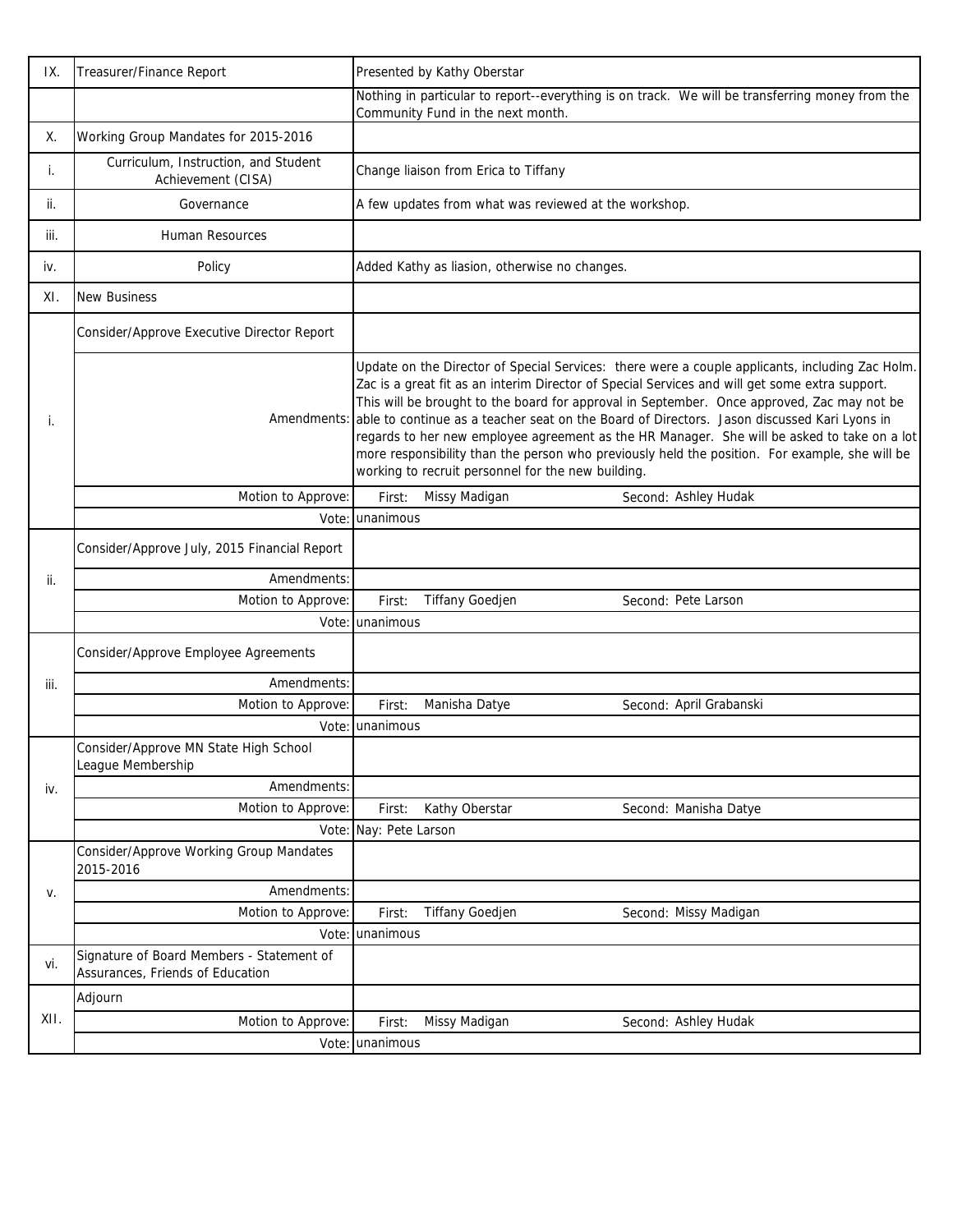|      | <b>IX. Motions</b>                                      |                     |                  |  |  |  |  |
|------|---------------------------------------------------------|---------------------|------------------|--|--|--|--|
|      | <b>Record of Motions</b>                                | <b>First/Second</b> | <b>Vote</b>      |  |  |  |  |
| IV.  | Approval of Agenda                                      | Missy Madigan       | unanimous        |  |  |  |  |
|      |                                                         | Pete Larson         |                  |  |  |  |  |
| V.   | Approval of Minutes                                     | Kathy Oberstar      | unanimous        |  |  |  |  |
|      |                                                         | Zac Holm            |                  |  |  |  |  |
| i.   | Consider/Approve Executive Director Report              | Missy Madigan       | unanimous        |  |  |  |  |
|      |                                                         | Ashley Hudak        |                  |  |  |  |  |
| ii.  | Consider/Approve July, 2015 Financial Report            | Tiffany Goedjen     | unanimous        |  |  |  |  |
|      |                                                         | Pete Larson         |                  |  |  |  |  |
| iii. | Consider/Approve Employee Agreements                    | Manisha Datye       | unanimous        |  |  |  |  |
|      |                                                         | April Grabanski     |                  |  |  |  |  |
| iv.  | Consider/Approve MN State High School League Membership | Kathy Oberstar      | Nay: Pete Larson |  |  |  |  |
|      |                                                         | Manisha Datye       |                  |  |  |  |  |
| V.   | Consider/Approve Working Group Mandates 2015-2016       | Tiffany Goedjen     | unanimous        |  |  |  |  |
|      |                                                         | Missy Madigan       |                  |  |  |  |  |
| XII. | Adjourn                                                 | Missy Madigan       | unanimous        |  |  |  |  |
|      |                                                         | Ashley Hudak        |                  |  |  |  |  |

|    | <b>Assignments/Action Items</b>    |              |            |  |  |  |  |  |
|----|------------------------------------|--------------|------------|--|--|--|--|--|
|    | <b>Description of Action Items</b> | <b>Owner</b> | <b>Due</b> |  |  |  |  |  |
|    |                                    |              |            |  |  |  |  |  |
| Н. |                                    |              |            |  |  |  |  |  |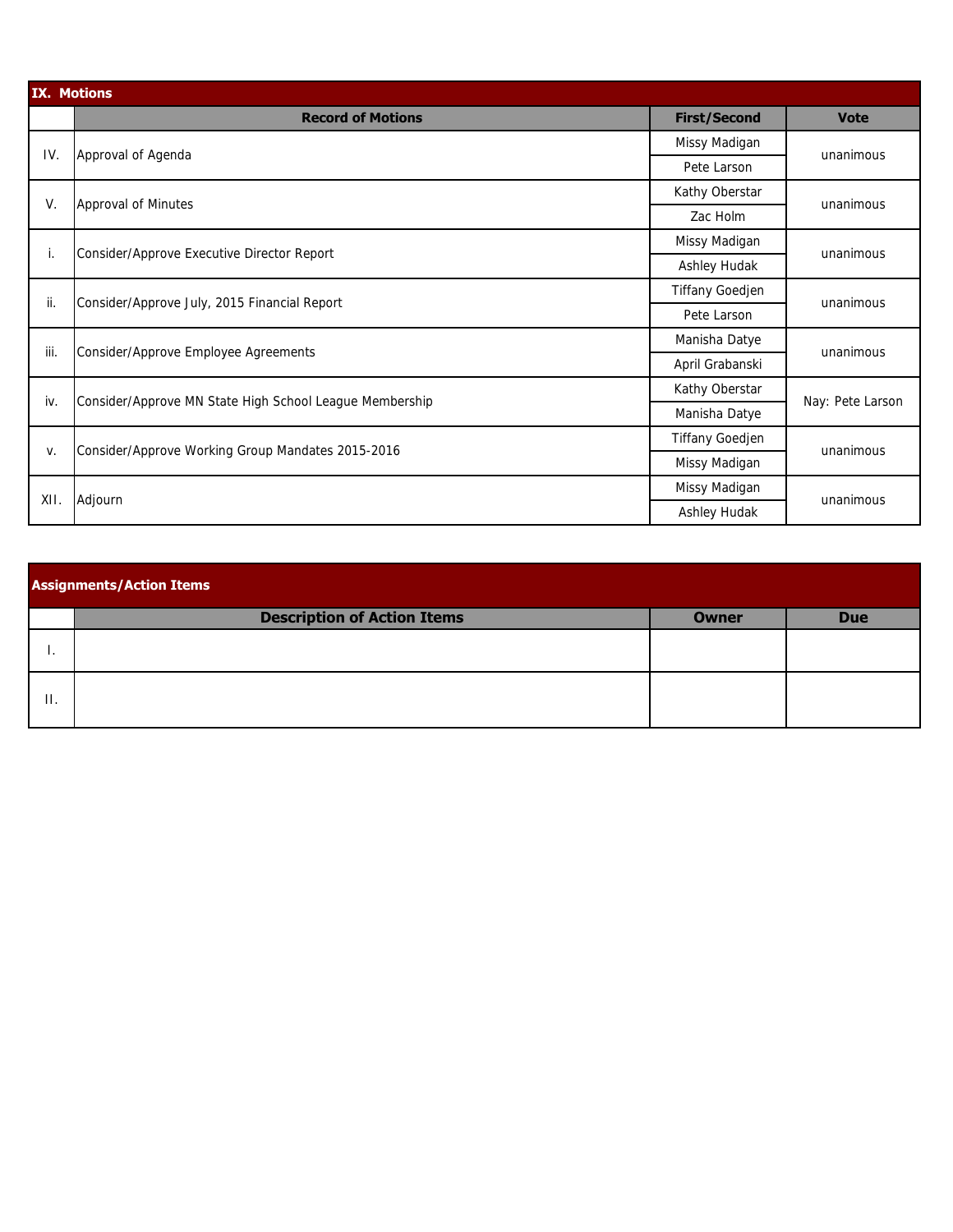

# **Board of Directors Meeting Minutes**

## **APPROVED**

Date: Tuesday, September 1, 2015

| <b>Meeting type:</b>    | Regular<br>x Special                                                        | Meeting was called to order at:<br>5:58PM                                                             |  |
|-------------------------|-----------------------------------------------------------------------------|-------------------------------------------------------------------------------------------------------|--|
| <b>Members present:</b> | April Grabanski, Missy Madigan, Tiffany Goedjen, Ann Watanabe, Pete Larson, |                                                                                                       |  |
|                         |                                                                             | Kathy Oberstar, Erica Higgins, Ashley Hudak, Manisha Datye, John Schwirtz, Jason Ulbrich (ex officio) |  |
| Members absent:         | Zac Holm                                                                    |                                                                                                       |  |
| Invited guests:         | Jay Hromatka, Craig Kepler                                                  |                                                                                                       |  |

|                 | <b>Reports and Discussions</b>                                                                                                 |                 |                                    |                                                                                                                                                                                                                                                                                                                                                                                     |  |
|-----------------|--------------------------------------------------------------------------------------------------------------------------------|-----------------|------------------------------------|-------------------------------------------------------------------------------------------------------------------------------------------------------------------------------------------------------------------------------------------------------------------------------------------------------------------------------------------------------------------------------------|--|
|                 | <b>Agenda Item</b>                                                                                                             |                 |                                    |                                                                                                                                                                                                                                                                                                                                                                                     |  |
| Τ.              | Call to Order                                                                                                                  |                 | by Ann Watanabe at 5:58            |                                                                                                                                                                                                                                                                                                                                                                                     |  |
| $\prod_{i=1}^n$ | Recitation of Pledge of Allegiance                                                                                             |                 |                                    |                                                                                                                                                                                                                                                                                                                                                                                     |  |
| III.            | Recitation of Eagle Ridge Academy's Mission<br>and Vision Statements                                                           |                 | Read by Jason Ulbrich              |                                                                                                                                                                                                                                                                                                                                                                                     |  |
|                 | Approval of Agenda                                                                                                             |                 |                                    |                                                                                                                                                                                                                                                                                                                                                                                     |  |
| IV.             | Amendments:                                                                                                                    |                 |                                    |                                                                                                                                                                                                                                                                                                                                                                                     |  |
|                 | Motion to Approve:                                                                                                             | First:          | Pete Larson                        | Second: Manisha Datye                                                                                                                                                                                                                                                                                                                                                               |  |
|                 | Vote:                                                                                                                          | unanimous       |                                    |                                                                                                                                                                                                                                                                                                                                                                                     |  |
| V.              | Agenda                                                                                                                         |                 |                                    |                                                                                                                                                                                                                                                                                                                                                                                     |  |
|                 | Consider/Approve Covenant of Eagle Ridge<br>Academy's Intent to Sell the Eden Prairie<br>Facility to a Tax-Exempt Organization |                 |                                    | Jay and Craig described the reason why this special meeting was necessary (in order to stay on<br>track with timeline, market reasons) and went into more detail in regards to our next steps,<br>including some investor visits within the Flying Cloud property and Bren road facility.                                                                                           |  |
| i.              |                                                                                                                                |                 | document that is being considered. | Suggested re-title of agenda item: "Consider/Approve the Authorizing Resolution that<br>authorizes Piper Jaffray to market bonds, authorizes officers to move forward with purchasing<br>Amendments: the Minnetonka facility and the execution of the bond documents." in order to accommodate<br>the more thorough document. The term "Covenant" is not encompassing of the entire |  |
|                 | Motion to Approve:                                                                                                             | First:          | Missy Madigan                      | Second: Tiffany Goedjen                                                                                                                                                                                                                                                                                                                                                             |  |
|                 |                                                                                                                                | Vote: unanimous |                                    |                                                                                                                                                                                                                                                                                                                                                                                     |  |
|                 | Consider/Approve Resolution to Close Due<br>Diligence Process by September 14, 2015                                            |                 |                                    |                                                                                                                                                                                                                                                                                                                                                                                     |  |
| ii.             | Amendments:                                                                                                                    |                 |                                    |                                                                                                                                                                                                                                                                                                                                                                                     |  |
|                 | Motion to Approve:                                                                                                             | First:          | Pete Larson                        | Second: John Schwirtz                                                                                                                                                                                                                                                                                                                                                               |  |
|                 |                                                                                                                                | Vote: unanimous |                                    |                                                                                                                                                                                                                                                                                                                                                                                     |  |
|                 | Consider/Approve Employee Agreement for<br>Zac Holm, Interim Director of Special Services                                      |                 |                                    |                                                                                                                                                                                                                                                                                                                                                                                     |  |
| iii.            | Amendments:                                                                                                                    |                 |                                    |                                                                                                                                                                                                                                                                                                                                                                                     |  |
|                 | Motion to Approve:                                                                                                             | First:          | April Grabanski                    | Second: Ashley Hudak                                                                                                                                                                                                                                                                                                                                                                |  |
|                 |                                                                                                                                | Vote: unanimous |                                    |                                                                                                                                                                                                                                                                                                                                                                                     |  |
|                 | Adjourn                                                                                                                        | at 6:42PM       |                                    |                                                                                                                                                                                                                                                                                                                                                                                     |  |
| XII.            | Motion to Approve:                                                                                                             | First:          | Kathy Oberstar                     | Second: Missy Madigan                                                                                                                                                                                                                                                                                                                                                               |  |
|                 |                                                                                                                                | Vote: unanimous |                                    |                                                                                                                                                                                                                                                                                                                                                                                     |  |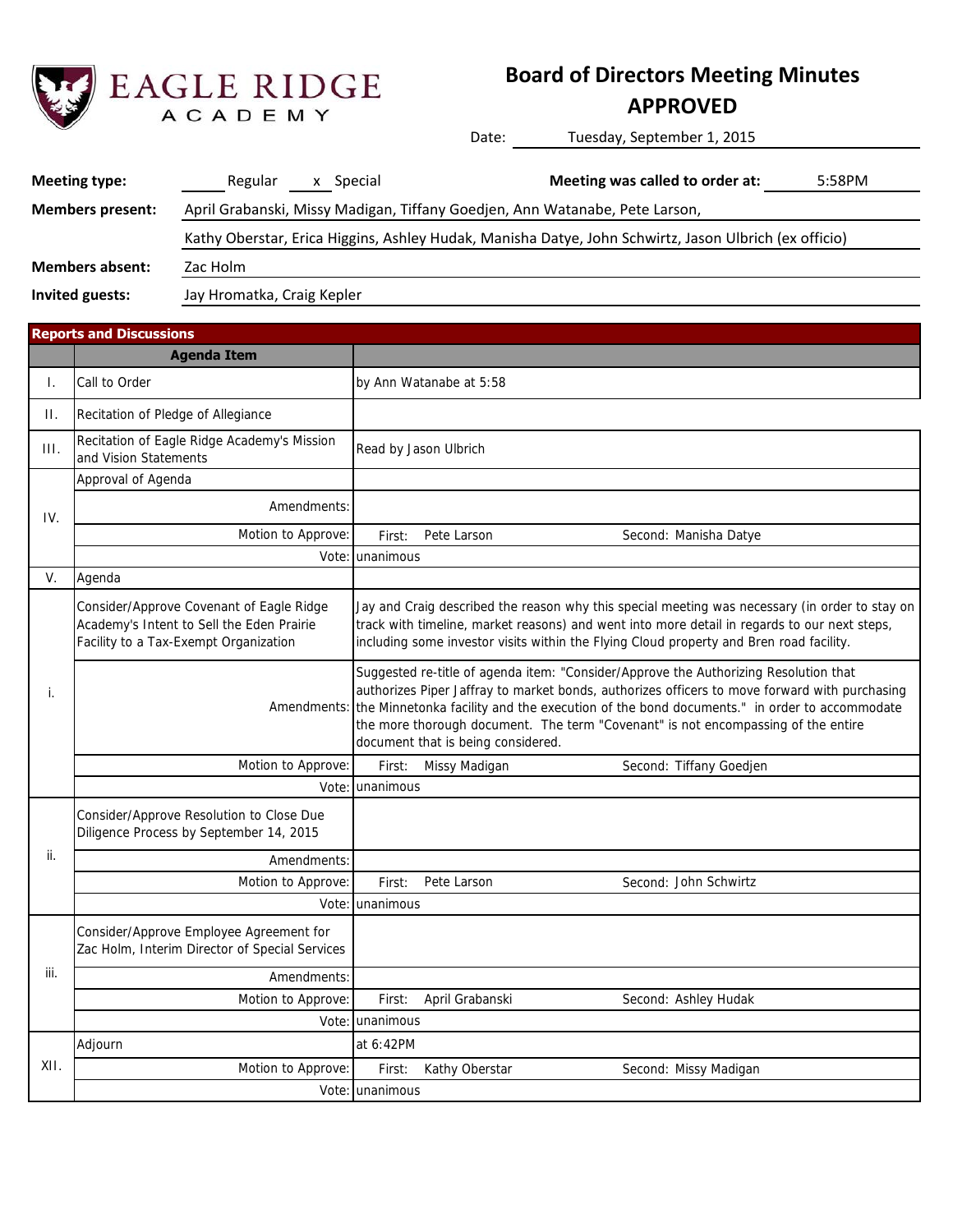|      | <b>IX. Motions</b>                                                                                                                                                                                                    |                        |             |  |  |  |  |  |
|------|-----------------------------------------------------------------------------------------------------------------------------------------------------------------------------------------------------------------------|------------------------|-------------|--|--|--|--|--|
|      | <b>Record of Motions</b>                                                                                                                                                                                              | <b>First/Second</b>    | <b>Vote</b> |  |  |  |  |  |
| IV.  | Approval of Agenda                                                                                                                                                                                                    | Pete Larson            | unanimous   |  |  |  |  |  |
|      |                                                                                                                                                                                                                       | Manisha Datye          |             |  |  |  |  |  |
|      |                                                                                                                                                                                                                       | Missy Madigan          |             |  |  |  |  |  |
| Ι.   | Consider/Approve the Authorizing Resolution that authorizes Piper Jaffray to market bonds,<br>authorizes officers to move forward with purchasing the Minnetonka facility and the execution of<br>the bond documents. | <b>Tiffany Goedjen</b> | unanimous   |  |  |  |  |  |
| ii.  | Consider/Approve Resolution to Close Due Diligence Process by September 14, 2015                                                                                                                                      | Pete Larson            | unanimous   |  |  |  |  |  |
|      |                                                                                                                                                                                                                       | John Schwirtz          |             |  |  |  |  |  |
| iii. | Consider/Approve Employee Agreement for Zac Holm, Interim Director of Special Services                                                                                                                                | April Grabanski        | unanimous   |  |  |  |  |  |
|      |                                                                                                                                                                                                                       | Ashley Hudak           |             |  |  |  |  |  |
| XII. | Adjourn                                                                                                                                                                                                               | Kathy Oberstar         | unanimous   |  |  |  |  |  |
|      |                                                                                                                                                                                                                       | Missy Madigan          |             |  |  |  |  |  |

| <b>Assignments/Action Items</b>                                                                                                    |             |                        |  |  |  |  |  |
|------------------------------------------------------------------------------------------------------------------------------------|-------------|------------------------|--|--|--|--|--|
| <b>Description of Action Items</b>                                                                                                 | Owner       | <b>Due</b>             |  |  |  |  |  |
| The governance group will follow a process to create a nomination committee in order to replace<br>Zac Holm's expected resignation | Pete Larson | As soon as<br>possible |  |  |  |  |  |
|                                                                                                                                    |             |                        |  |  |  |  |  |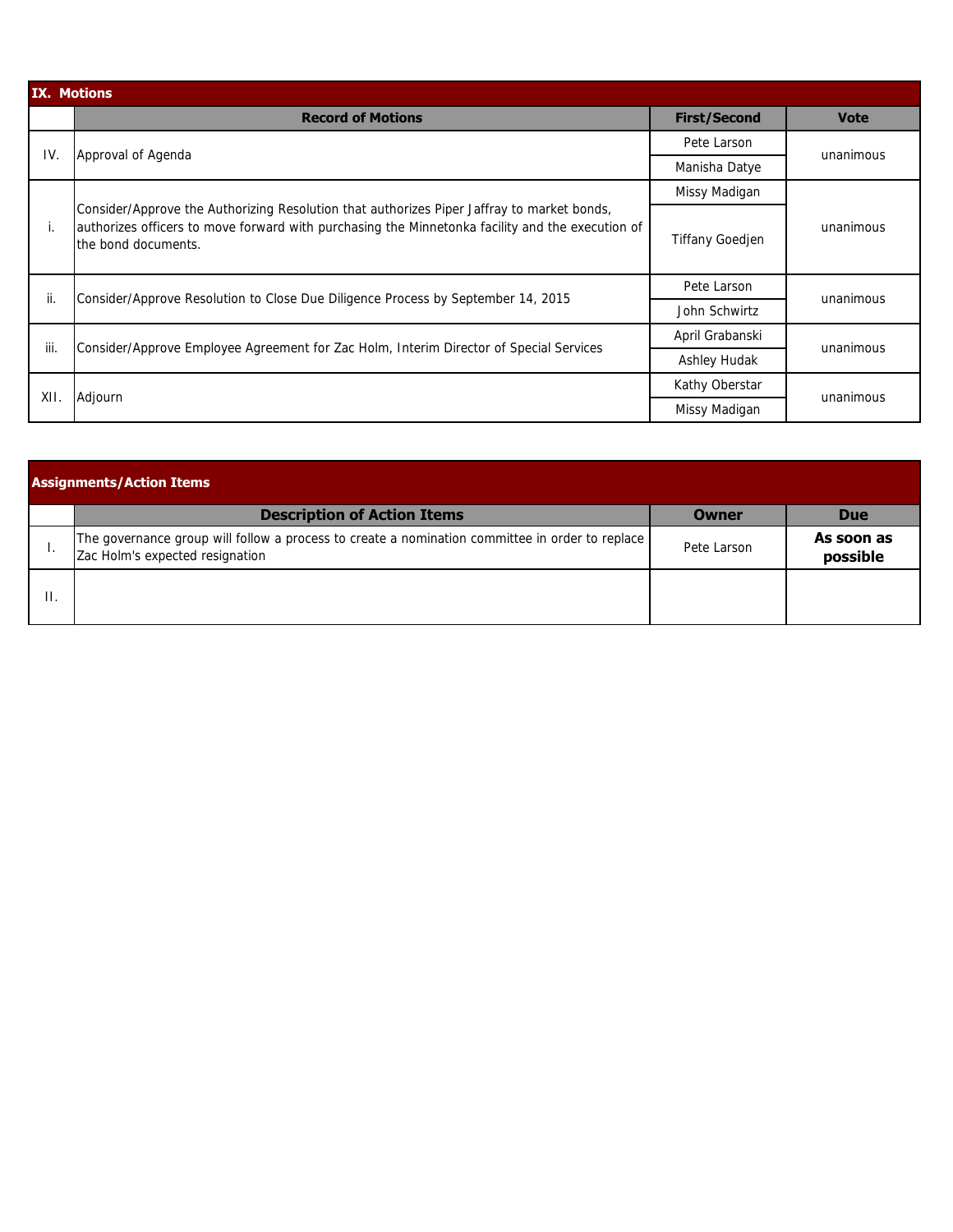### **Executive Director Report August 11, 2015**

**1. Enrollment:** 873 as of 8/6/15, 13 PSEO; EOY 2015, 860; Budget 862 Lower School: 414 Middle School: 225 Upper School: 234

#### **2. Professional Development**

- a. 26 Eagle Ridge Employees attended the Friend of Education Training with Michael Schmoker as the guest speaker. Topics included DDI, Reading Strategies, and much more.
- b. ERA Leaders have attended Adaptive School Training, MDE Assessment Training, Superintendents Conference, and Finance Conference over the past two weeks.
- c. New Staff Training is August 13. Topics include mission and vision, tour of the building, operations, and meeting with mentors.
- d. Back to School Workshop for all staff August 17-22. Dr. Christopher Perrin is our guest speaker for all staff.

#### **3. Upcoming Events for Board**

- a. Board and Leader Classical Training by Dr. Christopher Perrin, August 18, 2:00-4:00pm location to be determined onsite. Topics include Cultivating a Community and Define Rigor.
- b. Back to School Picnic hosted by the PTO. Roseland Park, Edina, August 21 5:00-7:30pm

#### **4. Staffing:**

- a. Mr. Mike Deschneau has resigned and the position has been posted
- b. Human Resources Manager and Accounts Payable interviews are the week of August 10
- c. Latin Teacher and Kindergarten EA position have been filled
- d. 90.4% retention rate from 2014-2015 to the 2015-2016 school year

#### **5. Expansion**

- a. The ABC has chosen Schreiber-Mullaney Construction as our General Contractor. We received three bids and their bid was competitive and Mr. Karr has positive work experience with their team.
- b. We meet with the architect and general contractor on Thursday to value engineer and redefine the scope of the project to ensure we meet our budget.
- c. We will conclude our due diligence and notify Entrust Data Card by August 13 that we will purchase. Expect to close the week of September 8.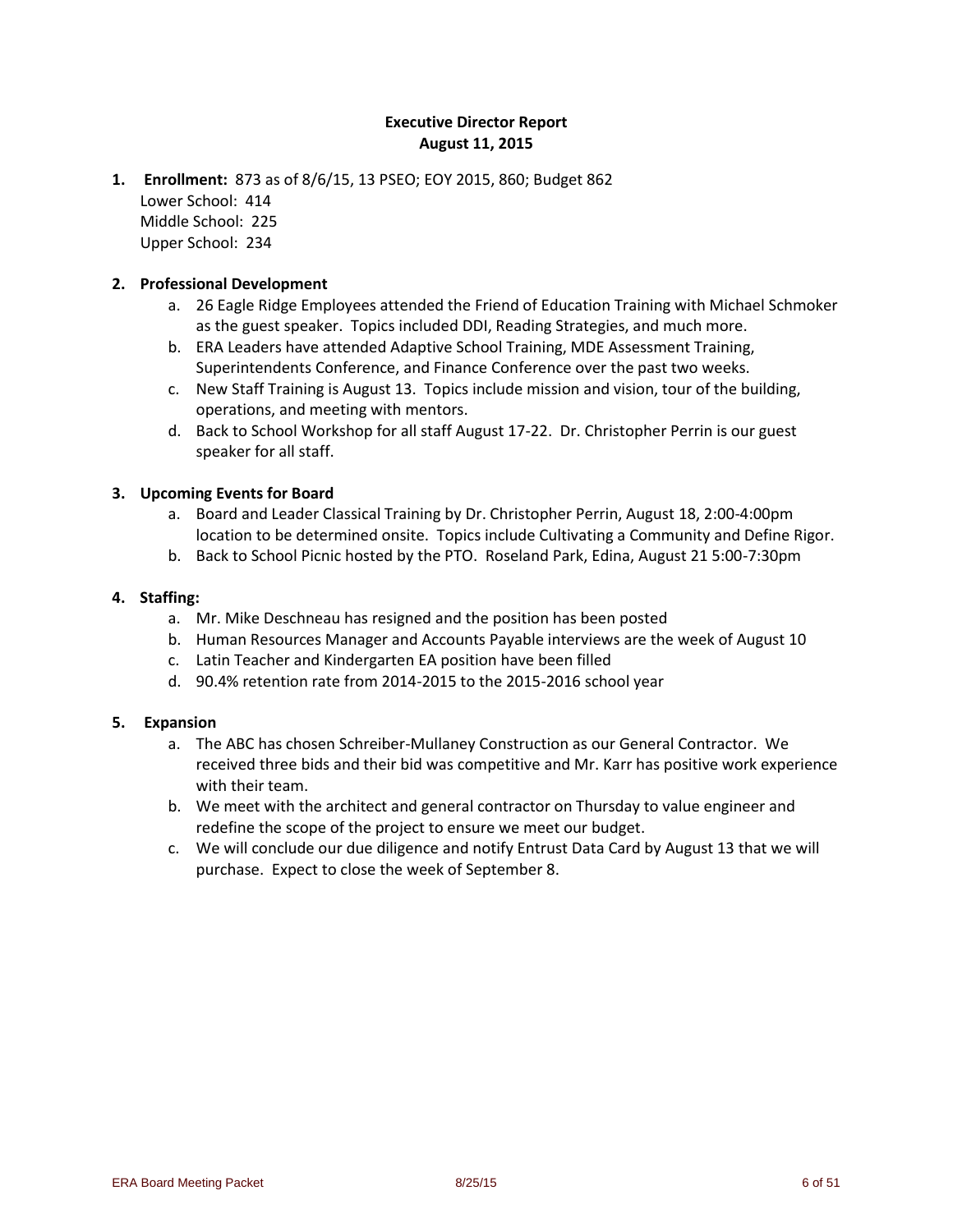### **6.** Initial MCA Scores

|            |                  | Math             | <b>Reading</b> |                 |            | <b>Science</b> |            |      |              |
|------------|------------------|------------------|----------------|-----------------|------------|----------------|------------|------|--------------|
|            |                  |                  |                |                 | <b>ERA</b> |                |            |      |              |
| Grade      | <b>ERA, 2015</b> | <b>ERA, 2014</b> | <b>STATE</b>   | <b>ERA 2105</b> | 2014       | <b>STATE</b>   | <b>ERA</b> |      | <b>STATE</b> |
| 3          | 89.1             | 91.3             | 70.9           | 79.7            | 78.2       | 58.7           |            |      |              |
| 4          | 94.2             | 92.7             | 70             | 82.6            | 85.5       | 57.9           |            |      |              |
| 5          | 88.2             | 76.8             | 59.7           | 89.5            | 80.3       | 66.7<br>86.8   |            | 82.6 | 57.1         |
| 6          | 76               | 82.4             | 57.6           | 80              | 78.3       | 63.8           |            |      |              |
| 7          | 82.7             | 81.3             | 55.1           | 82.7            | 81.0       | 55.6           |            |      |              |
| 8          | 76.1             | 81.8             | 57.6           | 85.7            | 78.8       | 57             | 59.2       | 76   |              |
| 10         |                  | 71.7             |                | 82.4            | 57<br>88.2 |                |            |      |              |
| 11         | 80.6             |                  | 48.7           |                 |            |                |            |      |              |
| <b>HS</b>  |                  |                  |                |                 |            |                | 89.6       |      | 52.4         |
| <b>AVG</b> | 84               | 82.6             | 60.2           | 83.2            | 81.5       | 59.5           | 77.7       | 79.3 | 53.4         |